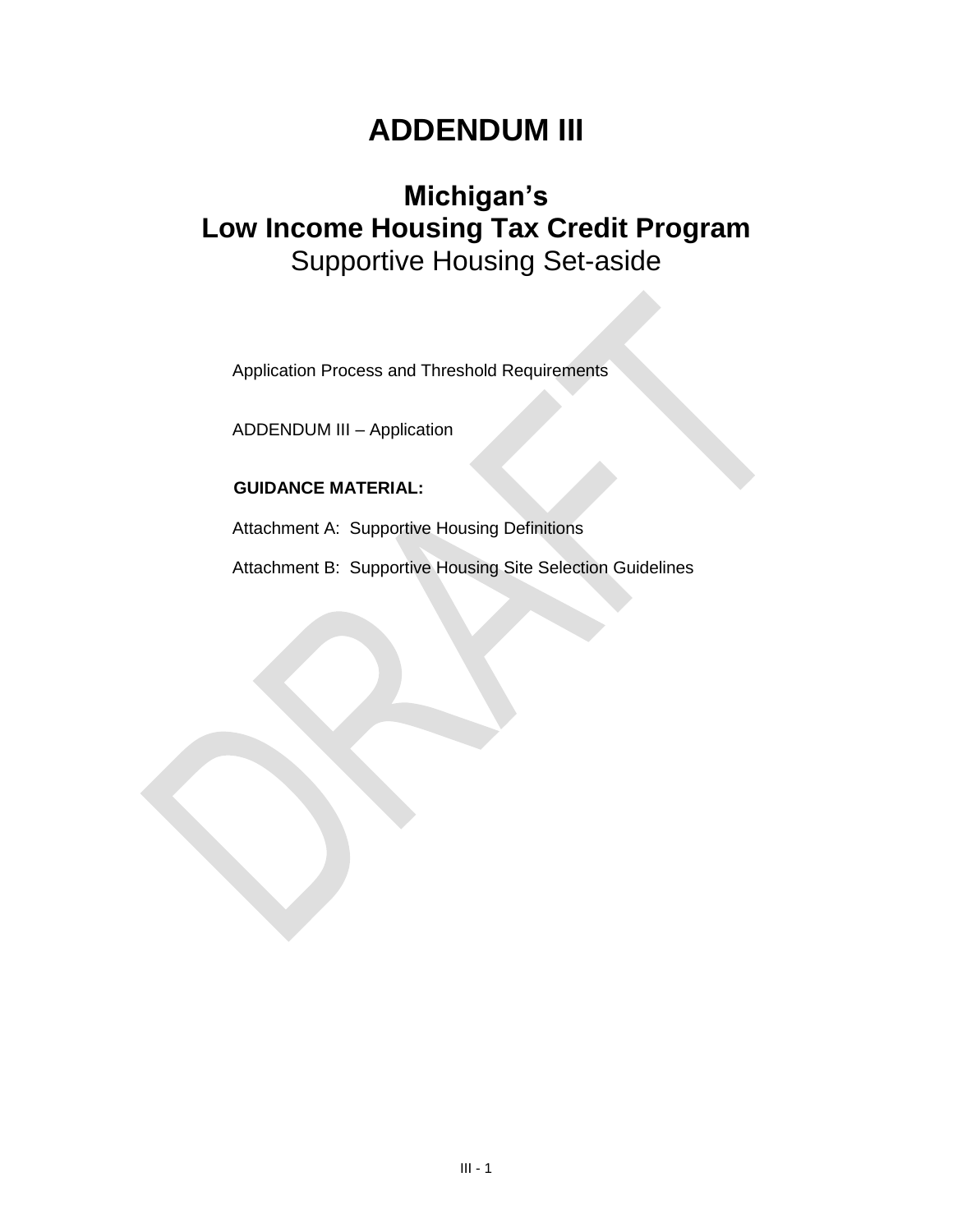# **I. Program Overview**

## **A. Prior to Application:**

- Developers are encouraged (not required) to submit an initial concept letter for review and discussion prior to submitting an application. This provides an opportunity for the developer and his/her team to receive technical assistance in conceptualizing the project and assuring that key components are included. Submission of an initial concept letter, however, does not change the applicable deadline for applications.
- Developers are strongly encouraged to have a MSHDA staff member visit the project site prior to application submission. Rental Development and Homeless Initiatives staff can be reached at 517-373-6880. (See MSHDA Supportive Housing Site Selection Guidelines and Definitions.)
- **B. General Application Information–** (see the QAP for additional information)**:** 
	- **Minimum Use:** Projects must agree to remain low income for a minimum of 30 years but may earn additional points for longer commitment, as described in the Scoring Summary (Addendum I of the Combined Application).
	- **Non-eligible Population:** Elderly-only projects are excluded from the Supportive Housing Set-Aside.
	- **Operating Costs:** Project operating costs cannot exceed MSHDA standards unless a waiver is granted by the Authority.
	- **Population Served**: Projects must have a minimum of 25% of the units targeted to people who meet the definitions outlined in Attachment A (i.e. persons with special needs, homeless, homeless youth or youth aging out of foster care, or those who are survivors of domestic violence).
	- **Project Size:** Projects may not exceed 75 units in total unless a waiver is granted by the Authority. The project size limitation does not apply to projects in DHHP.
	- **Service Organization Collaboration:** Developers will be required to collaborate with a local service organization(s) to assure adequate service coordination and delivery for tenants.
	- **Unit Configuration:** Single Room Occupancy (SRO) is an eligible use under this category, see definition in Attachment A.
	- **Project Limits:** Projects must meet the conditions designated within the Qualified Allocation Plan, unless a waiver is granted by the Authority.
	- **Income Eligibility: Tenants incomes must be at or below 30% AMI to be eligible for targeted supportive housing units.**

# **II. Application Process and Threshold Requirements:**

- **Supportive Housing Set-aside Threshold Requirements:** All Qualified Allocation Plan for threshold requirements must be followed.
- **In addition:** the following Supportive Housing Set-Aside threshold requirements/exhibits are required:
	- 1. **Site Selection:** Project location must meet MSHDA's Supportive Housing Site Selection Criteria. (See Attachment B.)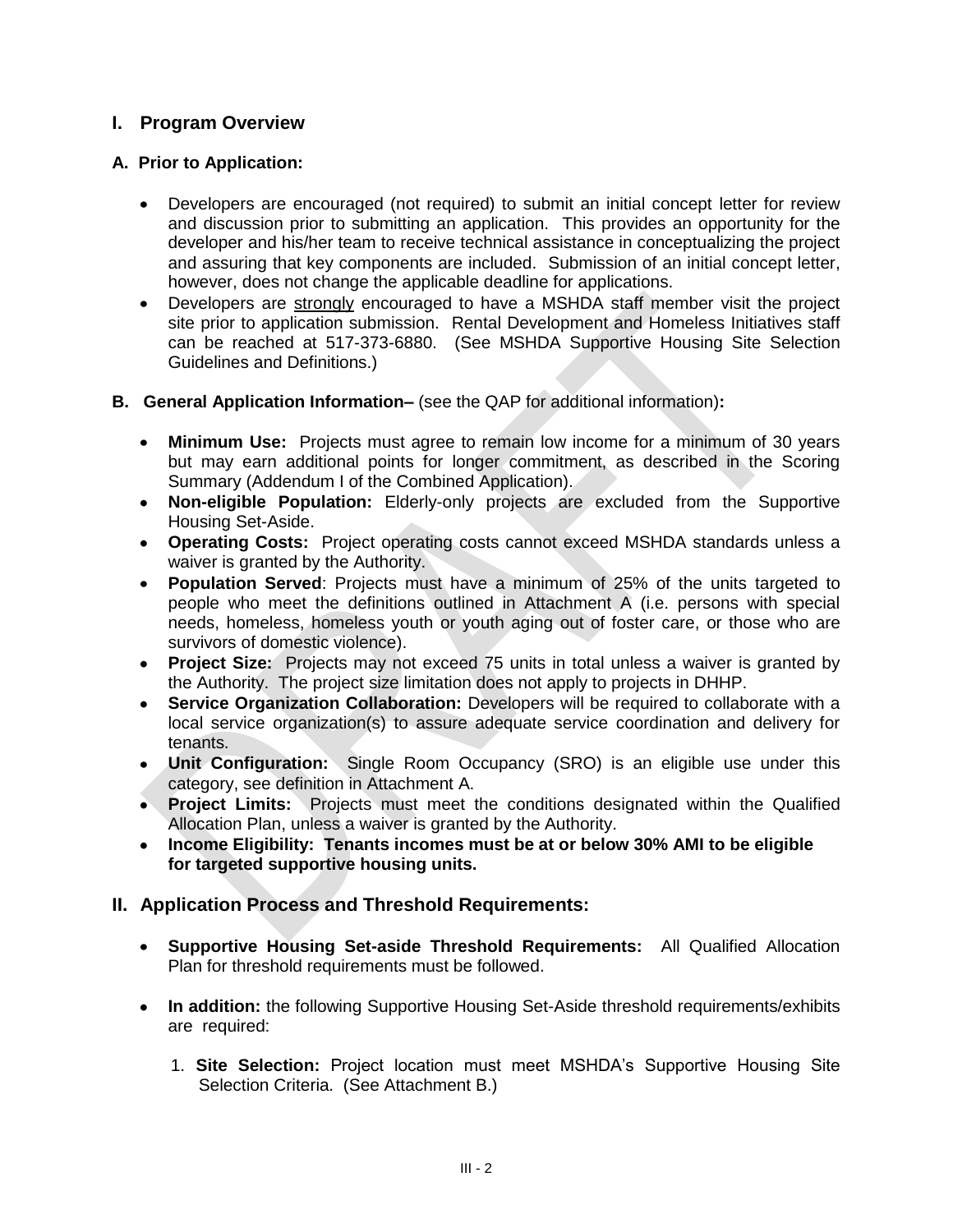#### 2. **Addendum III Application**

#### 3. **Letters of Support:**

- a. Attach a letter of endorsement either from the Continuum of Care or other Community Collaborative planning group that indicates that the group has reviewed and endorsed your project plan and submission.
- b. If the service provider is reliant on funding from other entities to sustain the services identified, attach a letter documenting support from the funder(s). (For example, if the service provider is a nonprofit organization that contracts with a local Community Mental Health Board (CMH), the CMH must provide a letter of support for the project.)

#### 4. **Memorandum of Understanding/Contract:**

Submit written documentation (specifically, a "Memorandum of Understanding" or similar contract) between the developer, Management Company, and service provider(s) that outlines mutual roles and responsibilities in this project. **The MOU should incorporate the supportive services plan agreed to by the parties,** and provide:

- $\bullet$ Proof of commitment by the service provider, including signature of the Executive Director;
- A letter of support from the primary funder of the case management and/or service coordination agency;
- $\bullet$ Demonstration of an ongoing commitment by the developer and/or landlord to assure sustained availability of support services.

**(Please Note:** It is expected that the Executive Director or Board Chair of the service provider organization be a signatory to these agreements.)

#### **The MOU (See Tab G for sample format) will include**:

- a. A commitment from the local lead agency to provide, coordinate and/or act as a referral agent to assure that supportive services will be available to the targeted tenants.
- b. The referral and screening process that will be used to refer tenants to the project, the screening criteria that will be used, and the willingness of all parties to negotiate reasonable accommodations to facilitate the admittance of persons with disabilities into the project.
- c. A communications plan between the project management and the local lead agency that will accommodate staff turnover and assure continuing linkages between the project and the local lead agency for the duration of the compliance period.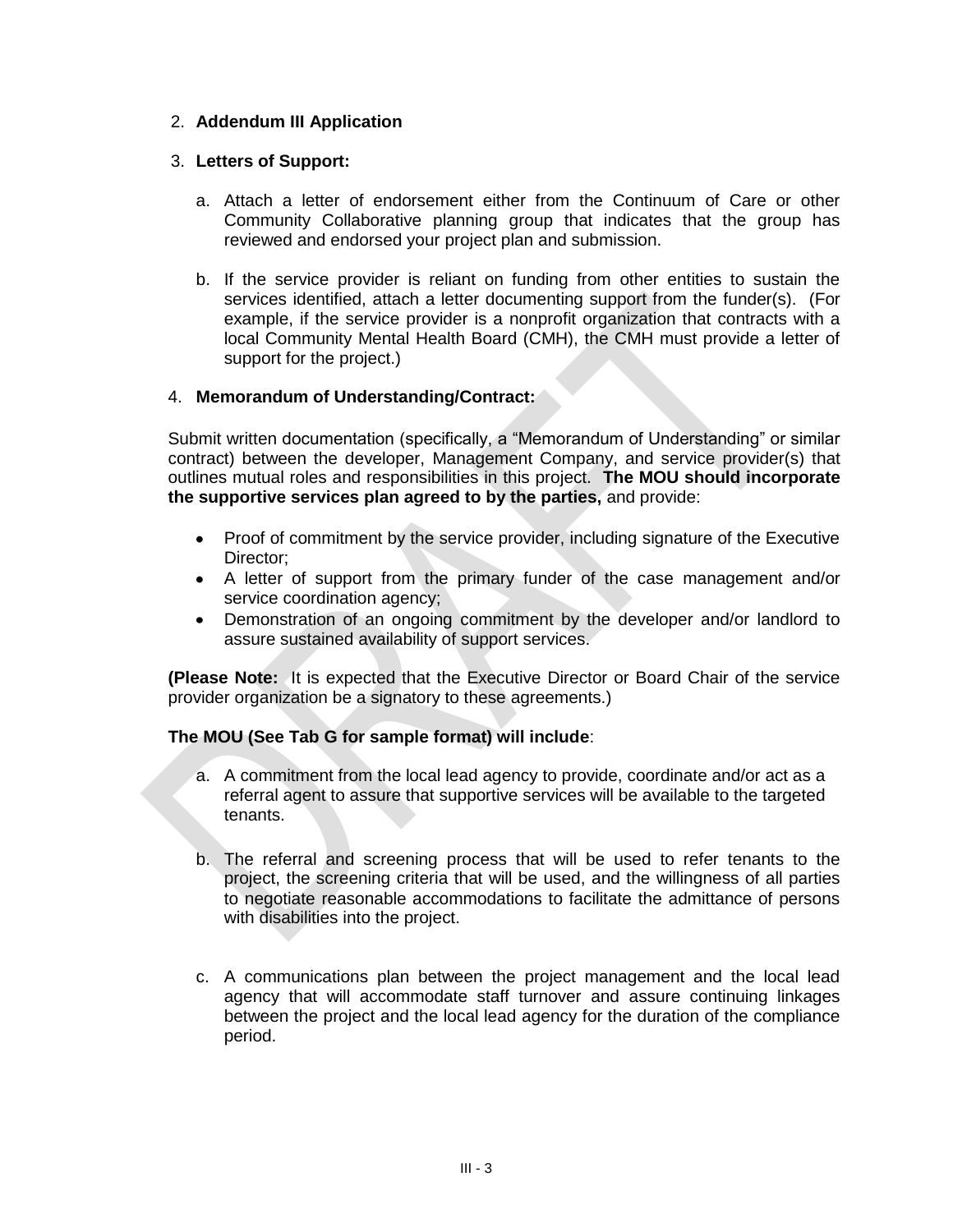- d. Acknowledgment of the property's rent structure and a description of how Supportive Housing tenants may access rental assistance, should they require it, to afford the apartment rents.
- e. Certification that participation in supportive services will not be a condition of tenancy unless otherwise required by a Federal subsidy.
- f. Agreement to affirmatively market to persons with disabilities.
- g. Agreement to include a section on reasonable accommodation in property management's application for tenancy.
- i. Agreement to accept Section 8 vouchers or certificates (or other rental assistance) for eligible tenants and not require total income for persons with rental assistance beyond that which is reasonably available to supportive housing tenants.
- h. A description of how the project will make the targeted units affordable to supportive housing tenants with very low incomes.

Projects will be regularly monitored by MSHDA to determine the percentage of units occupied by Supportive Housing Tenants.

- 5. **Service Coordination Plan:** On-site service coordination must be available to all supportive housing tenants. This may be provided through the partnership with the local service organizations, but it is recommended that the following schedule serve as a minimum standard. Additional on-site services may be needed depending on the population served by the supportive housing project.
	- a. One day per week projects of 30 units or less
	- b. Two days per week projects 30-60 units
	- c. Three days per week projects 60-75 units
- 6. **Minimum 25% of total units are Supportive Housing units.** Manager units count neither toward total units nor Supportive Housing units for calculating percentages.
- 7. **Underwriting Requirements:** Proposals with a MSHDA HOME Loan planned are required to follow MSHDA's Direct Lending program underwriting parameters. Therefore, projects being awarded a tax credit reservation will be required to submit a second copy of their tax credit application for underwriting purposes.
- 8. **Other Requirements:** Proposals receiving a LIHTC reservation may apply for MSHDA Project Based Voucher (PBV) Assistance for Supportive Housing units. The proposal will be required to meet the PBV processing requirements. Applications for PBV assistance must be for a minimum of 5 units per development and a maximum of 100% of the development's units.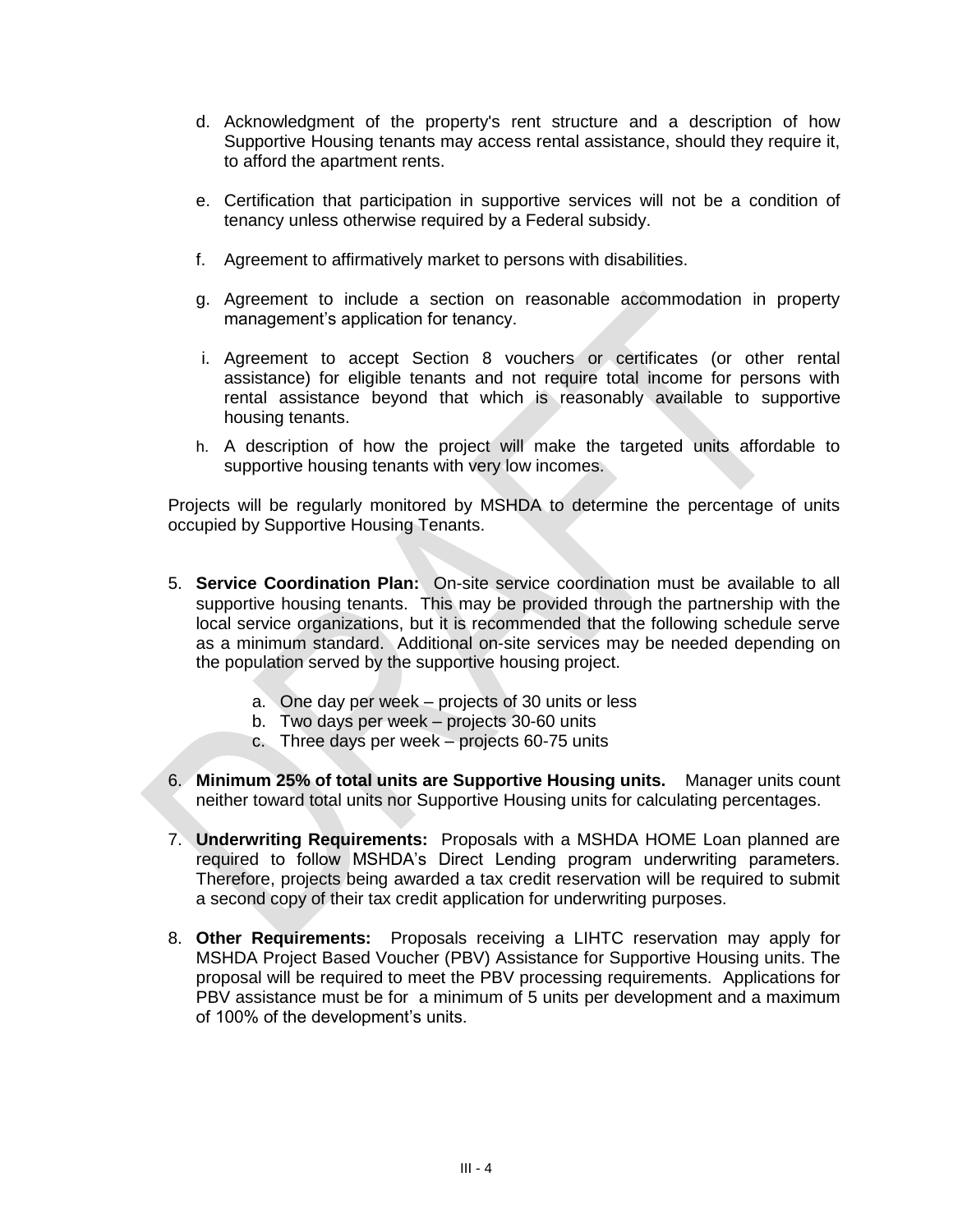# **III. Scoring and Ranking:**

Projects submitted under the Supportive Housing Set-Aside will be scored and ranked according to the scoring criteria outlined in the Addendum I and will be required to meet all of requirements contained in Addendum I and the QAP, as well as the requirements contained in this Addendum III.

- 1. MSHDA will award credits to the highest-scoring projects meeting all threshold requirements.
- 2. Credits not allocated under the Supportive Housing set-aside will be reallocated to the general pool.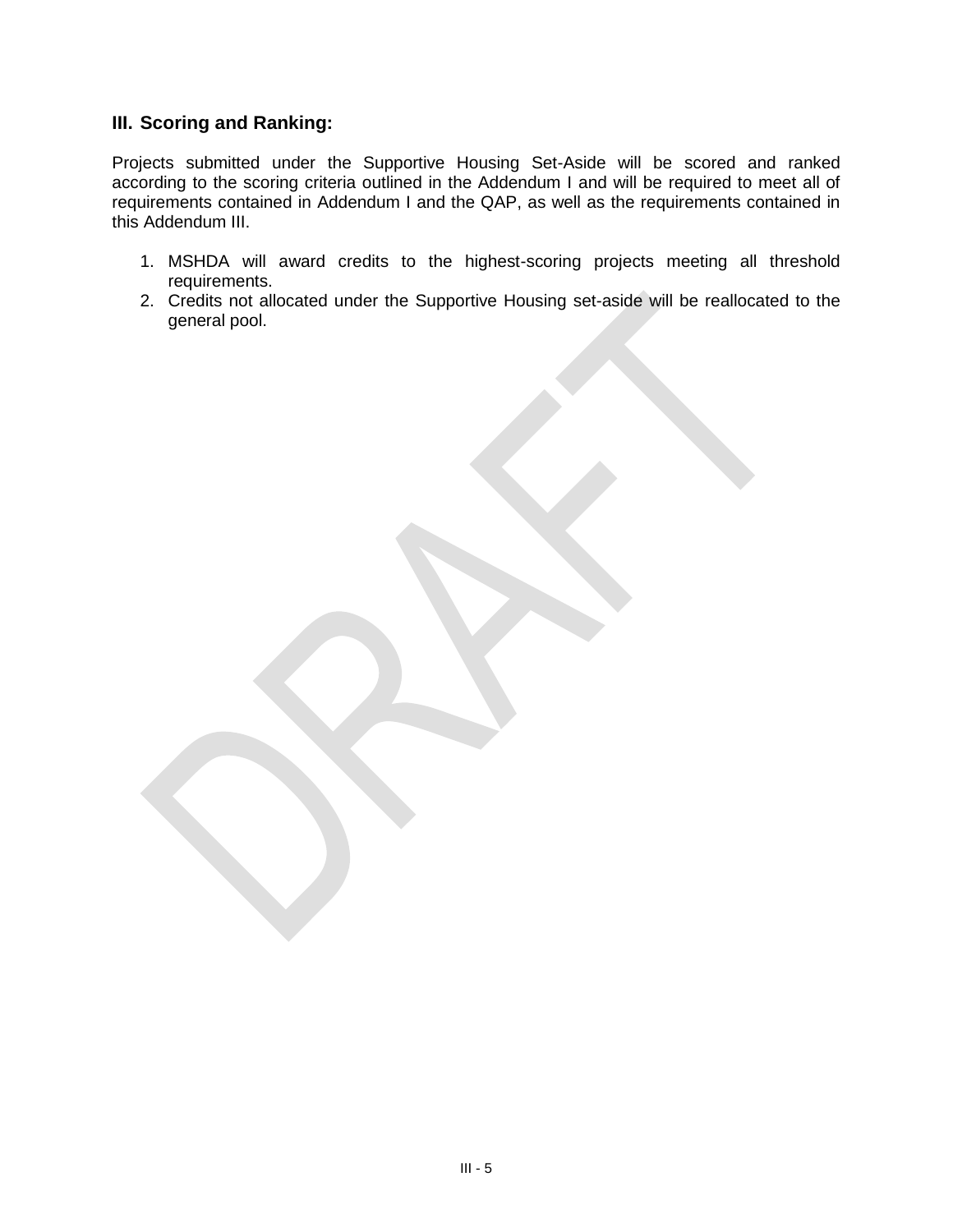# **ADDENDUM III**

#### **Project Name: Project Address:**

| A. Owner Identification: |  |
|--------------------------|--|
|                          |  |
| Organization             |  |
| <b>Primary Address</b>   |  |
| <b>Contact Person</b>    |  |
| <b>Contact Phone</b>     |  |
| Contact Fax              |  |
| <b>Contact Email</b>     |  |
| President/CEO            |  |
|                          |  |

#### **B. Property Management Company Identification Information:**

| Organization           |  |
|------------------------|--|
| <b>Primary Address</b> |  |
| <b>Contact Person</b>  |  |
| <b>Contact Phone</b>   |  |
| <b>Contact Fax</b>     |  |
| <b>Contact Email</b>   |  |
| President/CEO          |  |

#### **C. Lead Organization Identification Information:**

h

# **Organization**

| Urganization           |  |
|------------------------|--|
| <b>Primary Address</b> |  |
| <b>Contact Person</b>  |  |
| Contact Phone          |  |
| Contact Fax            |  |
| <b>Contact Email</b>   |  |
| President/CEO          |  |
|                        |  |

#### **D. Service Organization Identification Information:**

| Organization           |  |
|------------------------|--|
| <b>Primary Address</b> |  |
| <b>Contact Person</b>  |  |
| <b>Contact Phone</b>   |  |
| <b>Contact Fax</b>     |  |
| <b>Contact Email</b>   |  |
| President/CEO          |  |

#### **E. Project Description**

**Attach Pages 1- 12 of the Combined Application and Addenda for Rental Housing Programs.**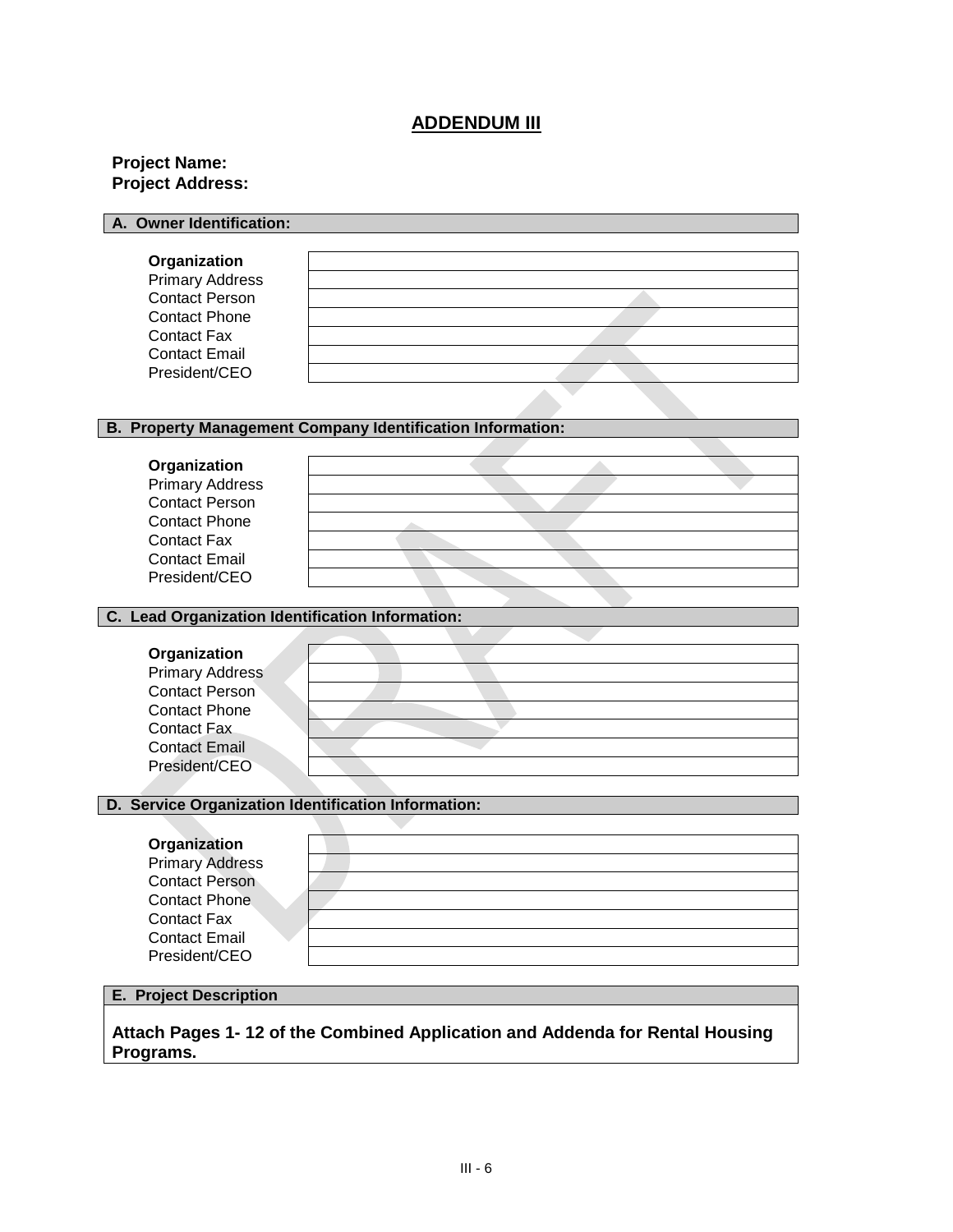#### **F. Unit Description, Targeted Supportive Housing Populations and Community Need**

| <b>Number of Units</b> | <b>Efficiency</b> | <b>Bedroom</b> | 2 Bedroom | 3 Bedroom | 4 Bedroom |
|------------------------|-------------------|----------------|-----------|-----------|-----------|
| <b>Total Project</b>   |                   |                |           |           |           |
| Supportive Housing     |                   |                |           |           |           |
| With PBV               |                   |                |           |           |           |
| <b>Barrier Free</b>    |                   |                |           |           |           |

Identify number of buildings and the number of stories per building:

Identify number of units per building:

Identify accessible features available for targeted units:

Identify the type of units:(apartment, Single family home, townhouse, duplex,

Does the building have an elevator?

Provide a brief project description including how the project will meet the needs of the targeted tenants including access to transportation, proximity to community amenities, including social, recreational, educational, commercial and health facilities: Attach a map including the distances for the tenant to access the community resources listed above**:**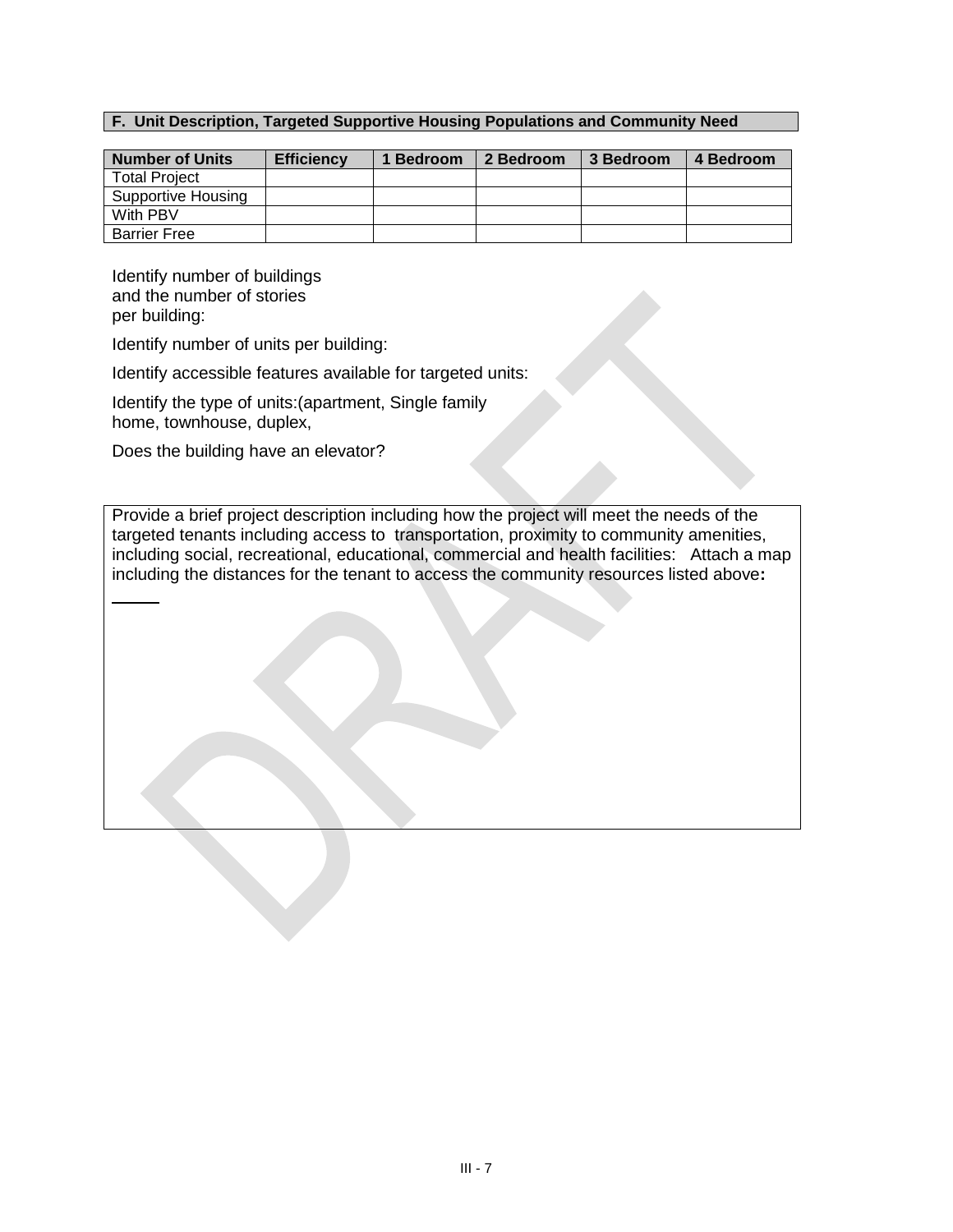### **Community/Supportive Service Room**

Projects are required to provide community or supportive service space to projects with 11 or more units. A minimum of 15 square feet per residential unit is required.

Projects that provide additional community space to offer additional opportunities for residents such as enrichment classes or employment training on-site will be awarded 2 points. Documentation must be provided demonstrating the partnering agencies providing these opportunities and the funding source of the programs or classes. If additional community space will be included, please describe:

## **Targeted Supportive Housing Populations:**

Provide a description of the population(s) targeted for the Supportive Housing Units: Refer to definitions within Addendum III – Attachment A.

Projects that have demonstrated in their Supportive Service Plan to serve the supportive housing populations most in need as outlined below will receive additional points:

- a. Chronically Homeless per HUD's current definition 4 points
- b. Homeless with a Special Need 2 points

A minimum of 30% of the supportive housing units must be set aside to receive points from either a. and/or b. listed above. Separate waitlists must be maintained for these populations.

#### **Developing in a High Need Area:**

Points will be awarded to those projects that can document a high need area where the homeless count is greater than 500 persons within the City or County that the development is located:

The documented need must be presented based on HMIS and Point-In-Time data available to the community in the City or County where the development is located within the current year or most recent available data.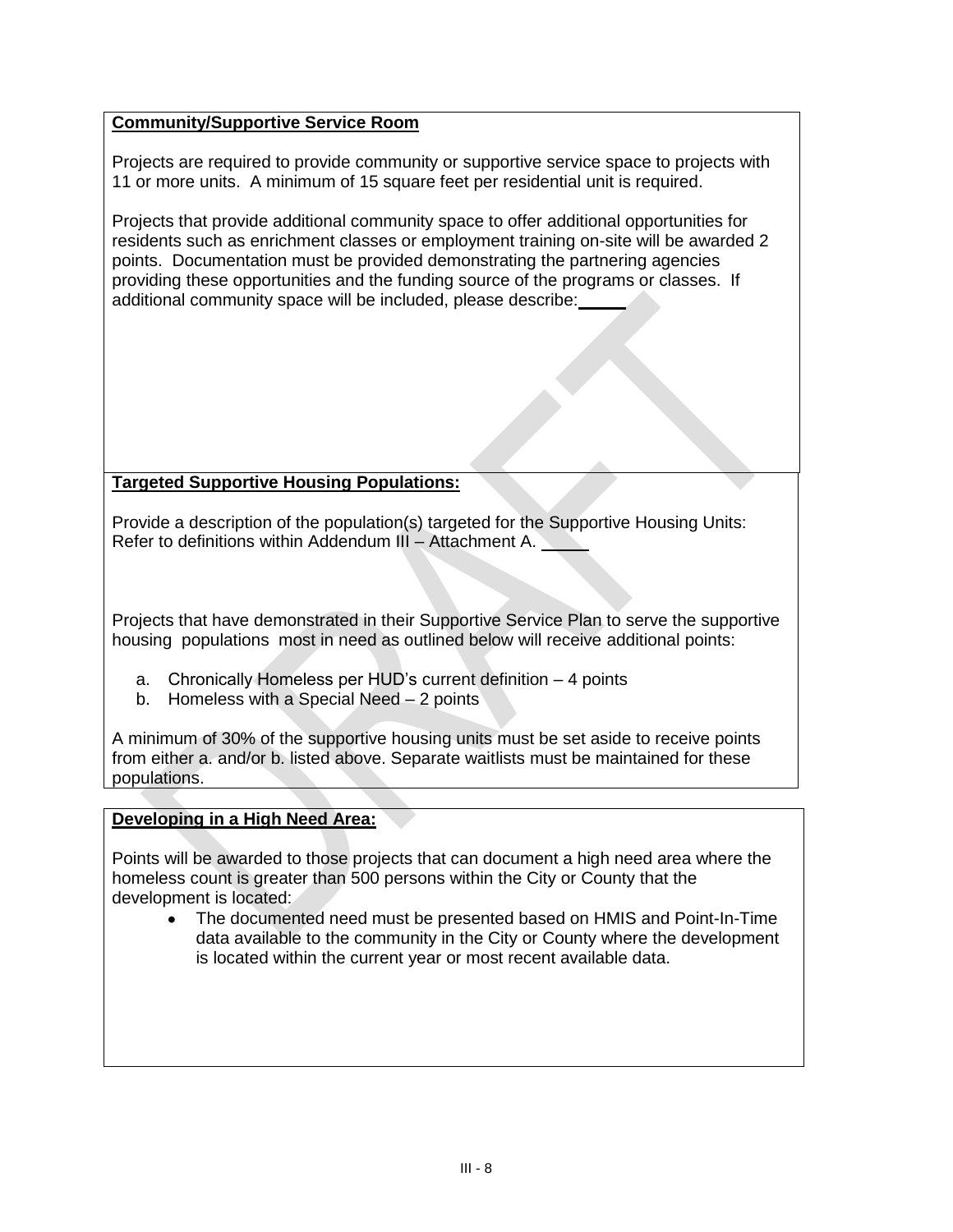#### **Proposed Rents:**

**Supportive housing tenant incomes must be at or below 30% AMI. However, for the purpose of the LIHTC income requirements, if subsidy is anticipated, the applicant may choose up to 50% or 60% rent levels. The management must be in agreement to accept Section 8 vouchers or certificates (or other rental assistance). The income requirements for supportive housing tenants can't exceed that which is reasonably available to persons with very low incomes currently receiving SSI and SSDI benefits.** 

Provide a description of how the project will make the targeted units affordable to persons whose incomes are extremely low. If there is a current commitment for subsidy, attach funding commitments or list details of any anticipated applications to provide subsidy to the supportive housing tenants with incomes at or below 30% ami:

### **G. Lead Service Agency and Supportive Services**

#### **Supportive Services Plan:**

*Only one specific and comprehensive plan should be submitted, regardless of the nature of the tenants targeted for the supportive housing units. (If you are proposing to serve diverse populations (i.e. individuals with mental illness, developmental disabilities, homeless), you must address the service distinctions designed to meet their unique needs.)*

#### **Lead Agency Experience:**

Provide a brief description of the experience of the local lead agency and their capacity to provide access to supportive services. Also include how the lead agency will coordinate relationships with the management agent and community service providers, especially in the area of tenant problem resolution or eviction avoidance, for the duration of the compliance period.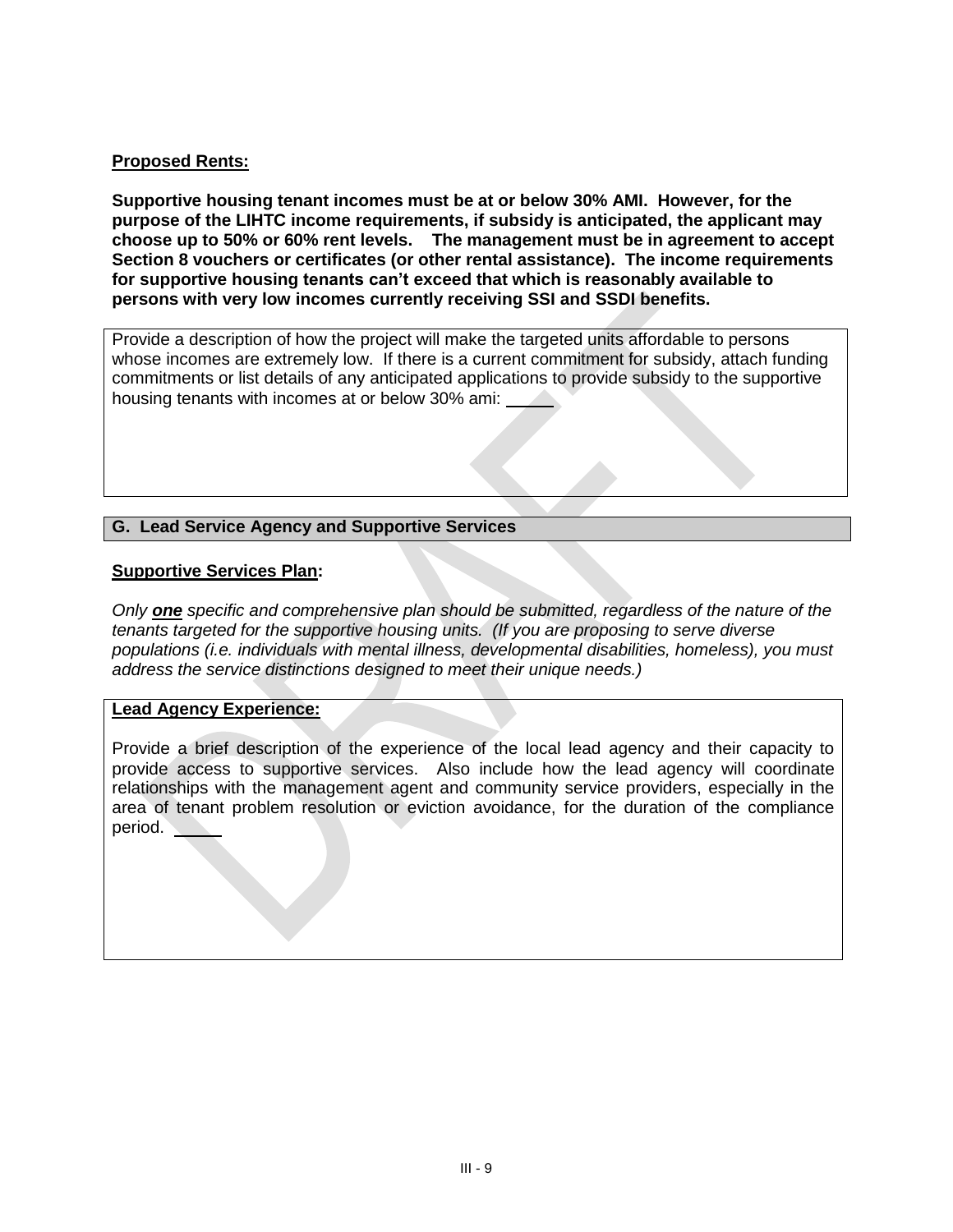#### **Supportive Service Coordination:**

On-site service coordination must be available to all supportive housing tenants. This may be provided through a partnership with the local service organizations, the following schedule serves as a minimum standard. Additional on-site services may be needed depending on the population served by the supportive housing project.

- a. One day per week projects of 30 units or less
- b. Two days per week projects 30-60 units

To receive additional points, projects must provide additional on-site services as follows:

- a. Two days per week projects of 30 units or less
- b. Four days per week projects of 31 60 units
- c. Five days per week projects of 61 units or larger

Describe how the project will meet the supportive service needs of the targeted tenants. Include how many hours of on-site services will be provided and attach documentation of a funding commitment from the agency(s) that will provide staff for these services.

#### **Supportive Employment**

Projects that agree to provide job-training opportunities in the building trades, operation, and/or supportive service programs to individuals who meet the supportive housing tenant definition will receive points. This must be outlined in the Supportive Service Plan and the employment of tenants must be related to the supportive housing development. An example would be the management company employing tenants to work at the site.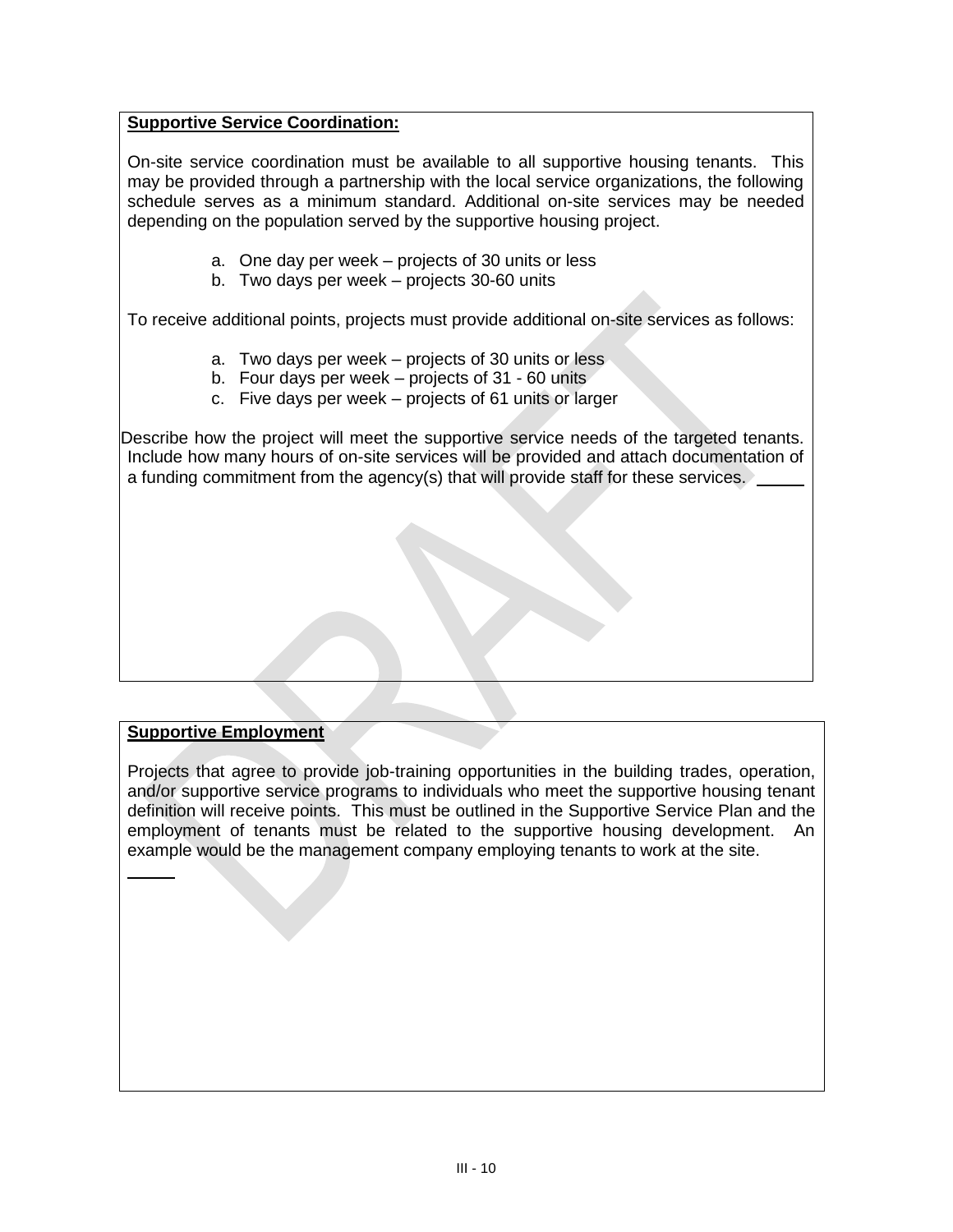#### **Housing First Model**

Points will be awarded to supportive housing projects that integrate a Housing First approach that eliminates or minimizes barriers to obtaining housing, for the following deeply targeted populations:

- Frequent Users: This must demonstrate a model that is collaboratively meeting the needs of the community to reduce the high costs of current system usage such as emergency rooms, police and emergency response systems and other community funded services.
- Vulnerable Populations -- This must be demonstrated through the use of assessment tools that identify and prioritize the referrals to serve the most vulnerable

To receive points a detailed description of the Housing First model for this development must be included:

### **H. Experienced Supportive Housing Development Team**

Points will be awarded to a development team that has experience with 50 units of supportive housing as follows:

- a. Developer owns and operates 50 units or more of supportive housing
- b. Management Company has experience managing 50 units of supportive housing
- c. Lead Agency has experience providing services for 50 units of supportive housing

List the name of development and total number of supportive housing units below or attach a separate sheet with this information.

|                           | <b>Development Name</b> | <b>Number of PSH Units</b> |
|---------------------------|-------------------------|----------------------------|
| <b>Sponsor</b>            |                         |                            |
|                           |                         |                            |
| <b>Management Company</b> |                         |                            |
| <b>Lead Agency</b>        |                         |                            |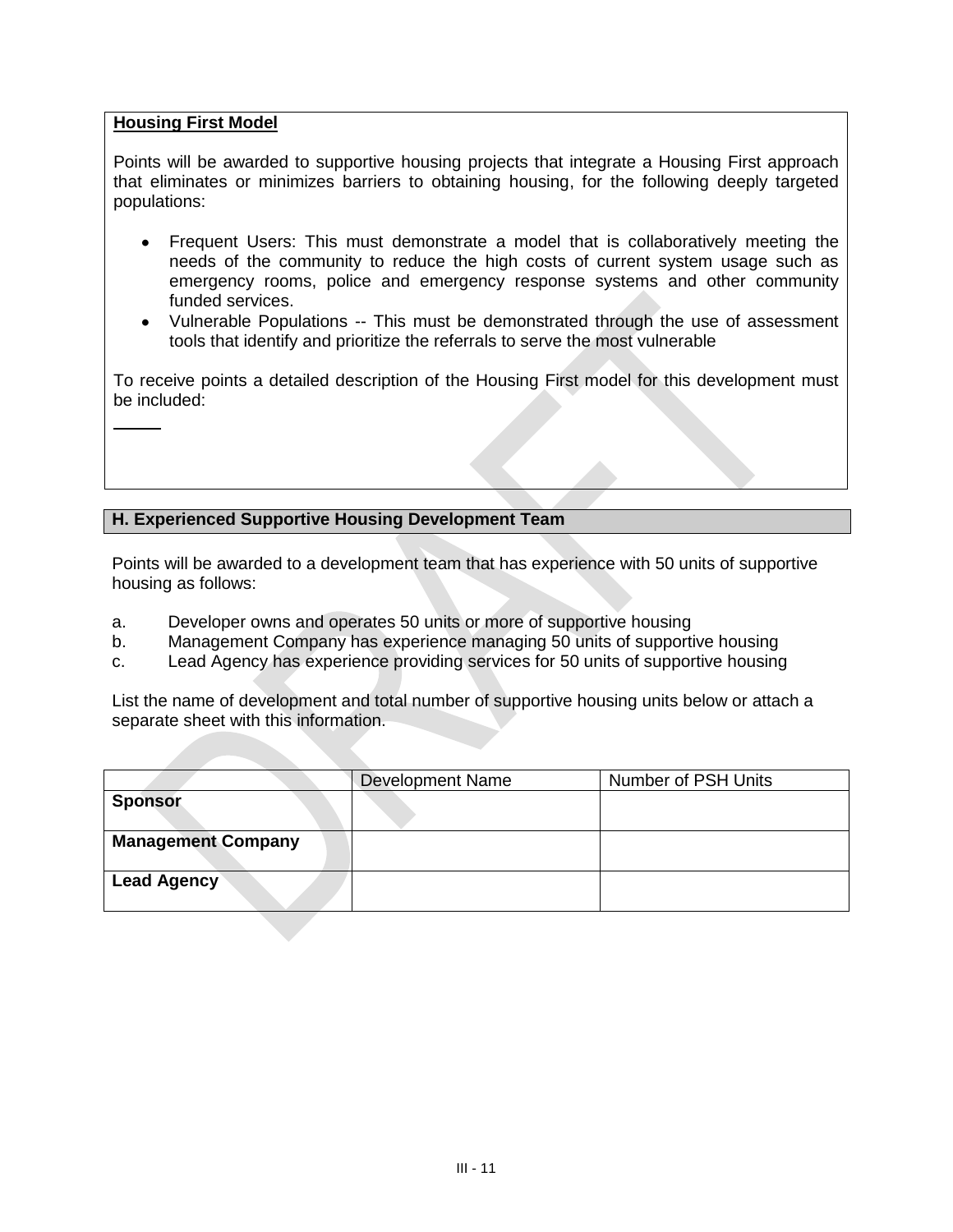## **SUPPORTIVE SERVICES COMMITMENT**

*Please list only the services that are made available to tenants of this project. Please do not list every service generally available in a community. If service is not available, enter "none".*

|                                                                                                                                                                         | <b>Name of Agency Providing</b><br><b>Service</b><br><b>Must sign MOU</b> | <b>Name of Agency</b><br><b>Funding Services</b><br><b>Must provide Letter of</b><br><b>Support</b> |
|-------------------------------------------------------------------------------------------------------------------------------------------------------------------------|---------------------------------------------------------------------------|-----------------------------------------------------------------------------------------------------|
| <b>CASE MANAGEMENT</b><br><b>SERVICE COORDINATION</b>                                                                                                                   |                                                                           |                                                                                                     |
| <b>Tenant Stabilization - Assist</b><br>tenants to care for<br>their<br>apartment, ADL's, get along<br>with neighbors, landlord, etc.                                   |                                                                           |                                                                                                     |
| <b>Building Support Systems -</b><br>Assist tenants to re-engage<br>with local community.                                                                               |                                                                           |                                                                                                     |
| <b>Basic Needs - Assist tenants</b><br>to obtain resources (food,<br>clothing, transportation, etc).                                                                    |                                                                           |                                                                                                     |
| <b>Benefit Assistance - Provide</b><br>on-going support including<br>referrals, assistance obtaining<br>benefits,<br>linkages<br>with<br>services, "whatever it takes". |                                                                           |                                                                                                     |
| <b>Employment Related</b><br><b>Services</b>                                                                                                                            |                                                                           |                                                                                                     |
| <b>OTHER ESSENTIAL</b><br><b>SERVICES</b>                                                                                                                               |                                                                           |                                                                                                     |
| Mental Health - ACT,<br>counseling, therapy,<br>medications and medication<br>management.                                                                               |                                                                           |                                                                                                     |
| <b>Substance Abuse Services</b><br>- Outpatient treatment, self-<br>help options, and counseling.                                                                       |                                                                           |                                                                                                     |
| <b>HIV/AIDS</b> - Specialized<br>health care.                                                                                                                           |                                                                           |                                                                                                     |
| Legal Services - Related to<br>civil arrears, family law,<br>uncollected benefits.                                                                                      |                                                                           |                                                                                                     |
| <b>Veteran Services</b>                                                                                                                                                 |                                                                           |                                                                                                     |
| <b>Domestic Violence</b><br><b>Counseling</b>                                                                                                                           |                                                                           |                                                                                                     |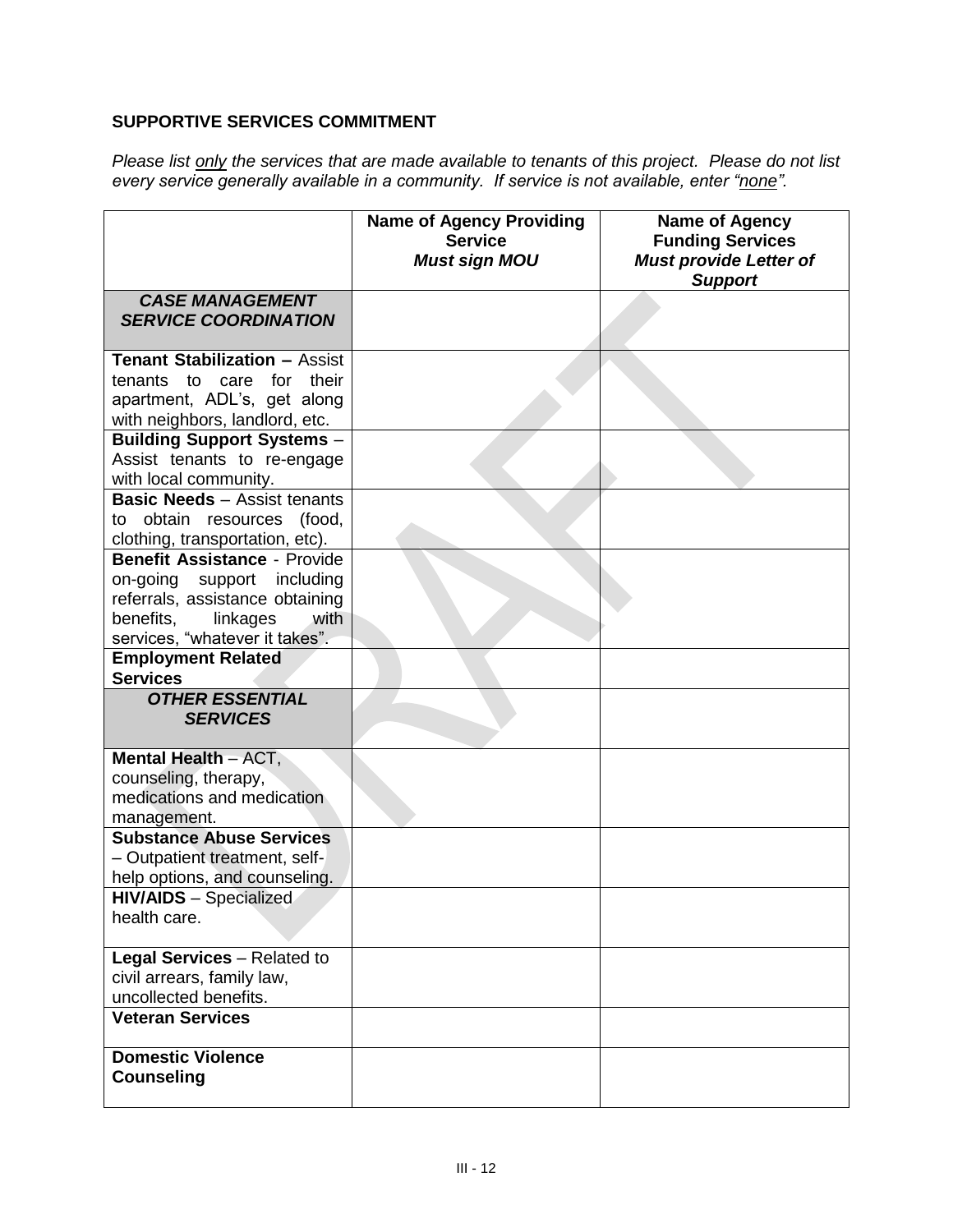|                                | <b>Name of Agency Providing</b><br><b>Service</b><br><b>Must sign MOU</b> | Name of Agency<br><b>Funding Services</b><br><b>Must provide Letter of</b><br><b>Support</b> |
|--------------------------------|---------------------------------------------------------------------------|----------------------------------------------------------------------------------------------|
| <b>Child Care</b>              |                                                                           |                                                                                              |
| <b>School Related Services</b> |                                                                           |                                                                                              |
| <b>Other</b>                   |                                                                           |                                                                                              |

## **I. Summary of How the Project is "grounded" in Community Collaboration**

It is the desire and intent that supportive housing projects NOT occur in isolation or without the knowledge and support of the community in which the development is proposed.

How does this project support the local Ten Year Plan to End Homelessness? **Do not attach a copy of the Ten Year Plan as evidence of this collaboration.**

If this project is NOT related to the local Ten Year Plan to End Homelessness, discuss how it is grounded in any other relevant collaborative community strategy or plan.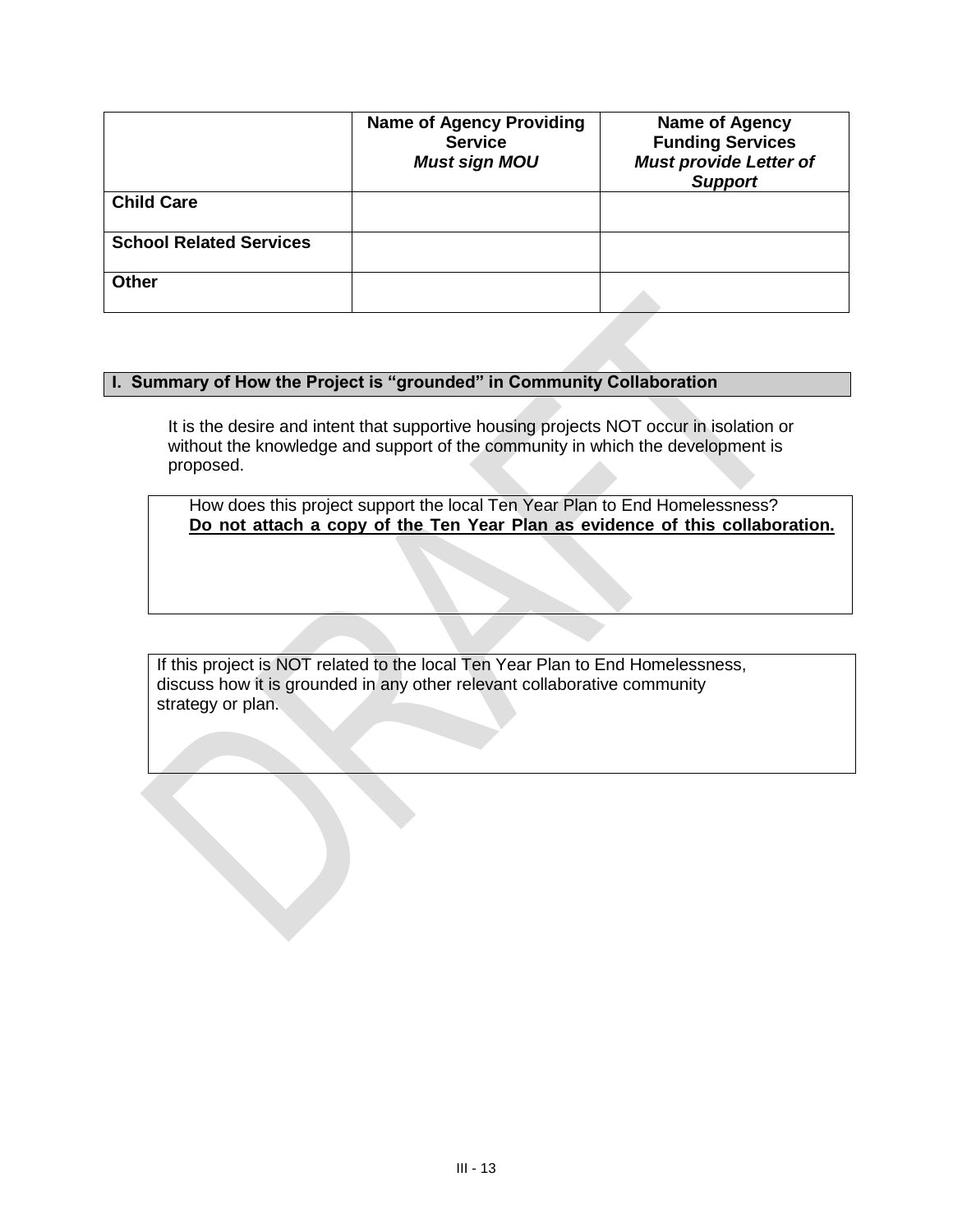## **ATTACHMENT A**

## **DEFINITIONS**

#### **ELIGIBLE SUPPORTIVE HOUSING TENANTS SUPPORTIVE SERVICE PLAN SINGLE ROOM OCCUPANCY (SRO)**

Please review the following definitions before completing a service plan for Supportive Housing Tenants. This is relevant when applying for any MSHDA program, including HOME or Low Income Housing Tax Credits. *To be eligible for funding, the entire housing development must be open and available to adult persons of all ages.*

#### **A. Eligible Special Supportive Housing Tenants**

Under the Low Income Housing Tax Credit program eligible supportive housing tenants must meet one of the following definitions (special need, homeless, domestic violence survivor, chronically homeless, youth aging out of foster care or homeless. The homeless and at risk of homelessness definitions are outlined below and are aligned with the HUD definitions approved by Homeless Emergency Assistance and Rapid Transition to Housing (HEARTH) Act of 2009. HUD published the final rule in the December 5, 2011 *Federal Register.*

**Special Need** – A person (prospective tenant) with special needs must be the adult member of the household and meet the criteria in both categories below, **or** the person is a recipient of SSI/SSDI. The tenant must have:

- 1. A describable "special need condition", defined as a physical (including profound deafness and legally blind), mental or emotional impairment that is of long-term duration, **and**
- 2. At the same time, the tenant must have a *substantial and sustained* need for supportive services in order to successfully live independently. In order to meet the "special needs definition," tenants must require assistance in at least **two** life-skill areas, such as:
	- The ability to independently meet personal care needs;
	- Economic self-sufficiency (capacity for sustained and successful functioning in  $\bullet$ vocational, learning or employment contexts);
	- $\bullet$ Use of language (ability to effectively understand, be understood and handle communication as needed on a daily and ongoing basis);
	- $\bullet$ Instrumental living skills (managing money, getting around in the community, grocery shopping, complying with prescription requirements, meal planning and preparation, mobility, etc.), or
	- $\bullet$ Self-direction (making decisions/choices about one's day-to-day activities and regarding one's future)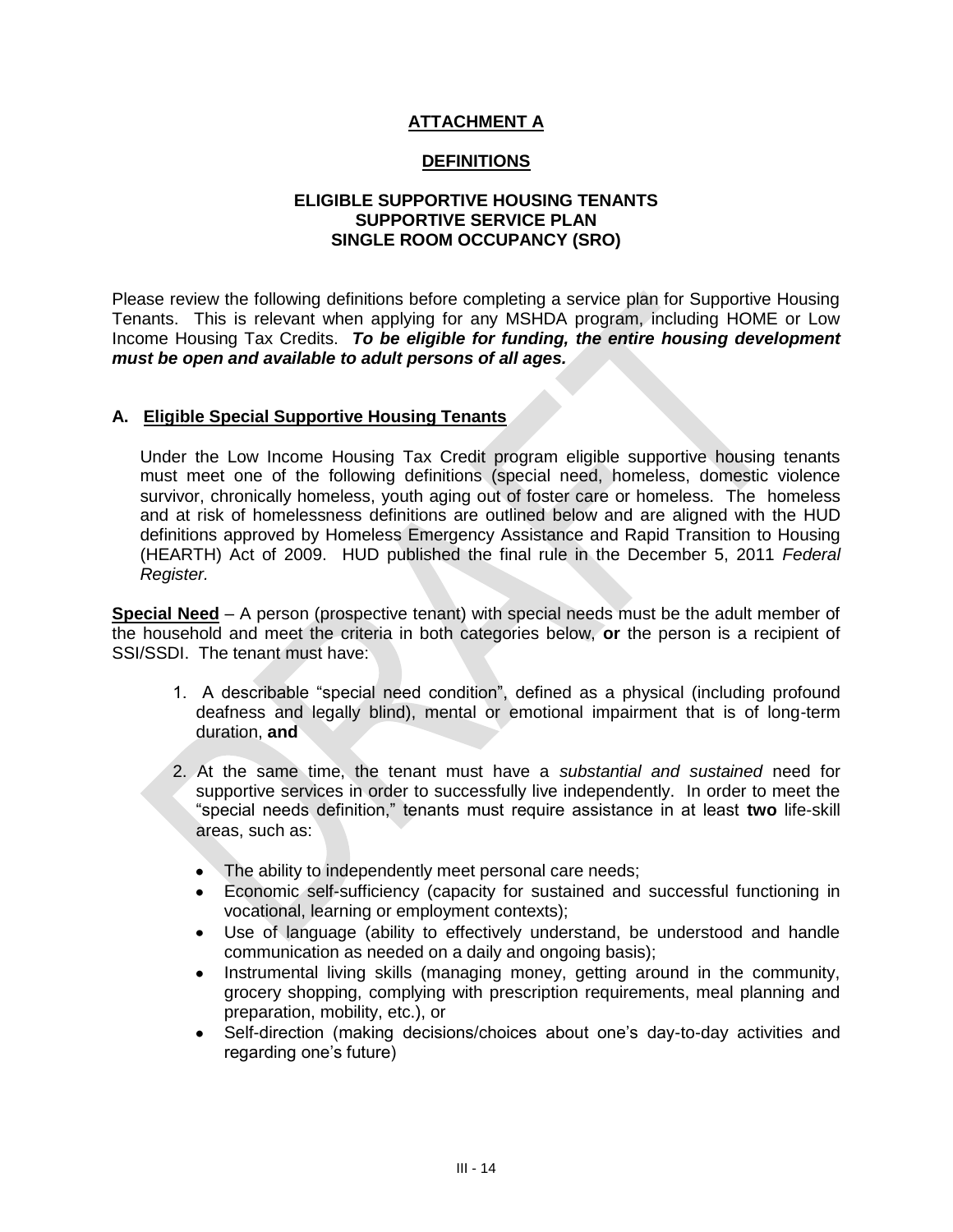## **At Risk of Homelessness**

- Individual and family who:
	- o Income below 30% AMI & lacks sufficient resources or support networks o Meets one of the following conditions:
		- Moved due to economic reasons 2 or more times during 60 days prior to application for prevention assistance
		- **EXECT** Living in home of another person due to economic hardship
		- **Current housing will be terminated within 21 days after application**
		- **EXECT:** Lives in hotel or motel or SRO or efficiency apt
		- **Exiting publicly funded institutions or system of care**
		- **EXECT:** Lives in housing characteristics associated with instability
- Child or youth who meets other federal homeless definitions
- Child or youth homeless under McKinney-Vento Homeless Education Act and parent(s)/guardian(s )live with them

### **Chronically Homeless**

- An individual or family (with an adult head of household) who is:
	- o Homeless & lives in place not meant for human habitation, a safe haven, or in an ES for at least 1 year or 4 occasions in last 3 year (each occasion at least 15 days) and
	- o Can be diagnosed with one of more conditions:
		- Substance use disorder, development disability, serious mental illness, PTSD, cognitive impairments from brain injury, or chronic physical illness or disability;
- Individual residing in institutional care fewer than 90 days and were in shelter or  $\bullet$ a place not meant for human habitation immediately prior to entering that institution.

**Homeless** – A person/prospective household must meet the following definition of homeless to qualify. The tenant must:

## **Category 1***:*

Individual or family who lacks fixed, regular, and adequate nighttime residence and is:

- 1. An individual or family with a primary nighttime residence that is a public or private place not designed for or ordinarily used as a regular sleeping accommodation for human beings
- 2. Individual or family living in a supervised publicly or privately operated shelter
- 3. Individual who resided in a shelter or place not meant for human habitation & exiting an institution where he/she temporarily resided
	- The individual must have been homeless prior to entering the institution **"temporarily resided" now means a period of 90 days or less**

## **Category 2:**

Individuals or families who will imminently lose their primary nighttime residence provided that:

- Residence will be lost within 14 days of date of application and;
- no other residence is identified & lacks resources or support network to obtain Permanent Housing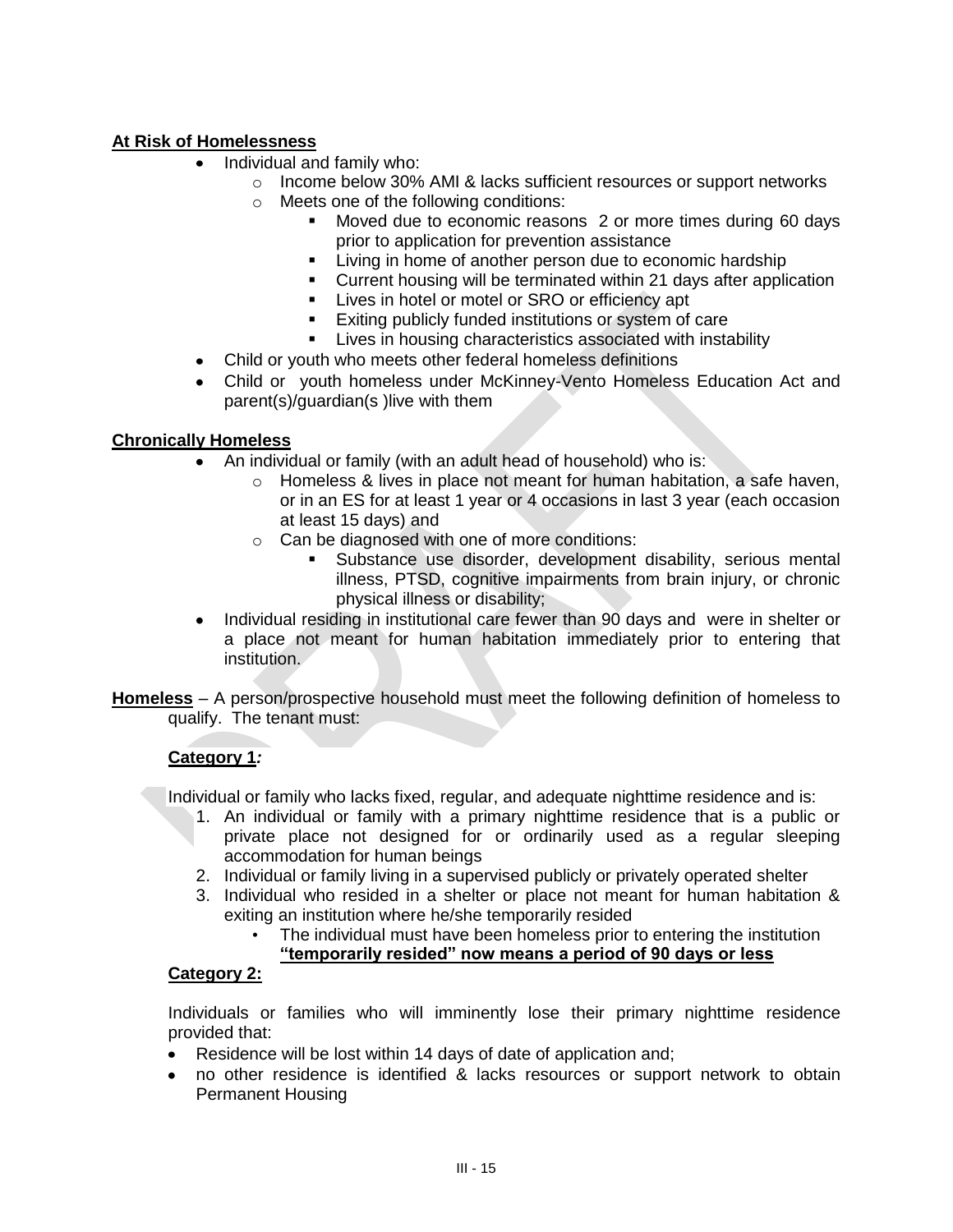## **Category 3:**

Unaccompanied youth under 25 years, or families with children and youth who do not qualify under this definition, but who are defined as homeless under the Runaway and Homeless Youth Act, Head Start Act, Violence Against Women Act, Public Health Services Act, Food and Nutrition Act, Child Nutrition Act and

#### **Must meet all 3 eligibility criteria:**

- 1. Have not had a lease, ownership interest, occupancy agreement in permanent Housing ('PH") during the 60 days prior to application
- 2. Experience persistent instability 2 or more moves during 60 days prior to application
- 3. Expected to continue in such status for an extended period of time because of:
	- chronic disabilities, physical or mental health conditions, substance addiction, history of domestic violence or childhood abuse, presence of a child or youth with disability, OR
	- two or more barriers to employment
		- Lack of high school degree or GED, illiteracy, low English proficiency, history of incarnation, detention for criminal activity, history of unstable employment

#### **Category 4:**

- Any individual/family who is fleeing, or is attempting to flee, domestic violence, dating violence, sexual assault, stalking, or other dangerous or life threatening conditions that relate to violence against the individual or a family member, including a child, that has either taken place within the individual's or family's primary nighttime residence or have made the individual or family afraid to return to their primary nighttime residence and
- Has no other residence and
- Lacks the resources or support networks to obtain other permanent housing

#### **B. Supportive Services Plan**

For a project to be eligible for tax credit supportive housing points or HOME funds, the proposal must include a plan for the provision of a *substantial level of services targeted* to the supportive housing units. The services must include those that are essential for supportive housing tenants to *sustain* themselves in permanent housing.

The project must be an on-going active collaboration between the owner, Management Company, and identified supportive service provider(s). The formulation of this relationship, along with a commitment to sustain the agreed upon services over a period of time, must be agreed to *by the collaborators and incorporated into a written "Memorandum of Understanding."*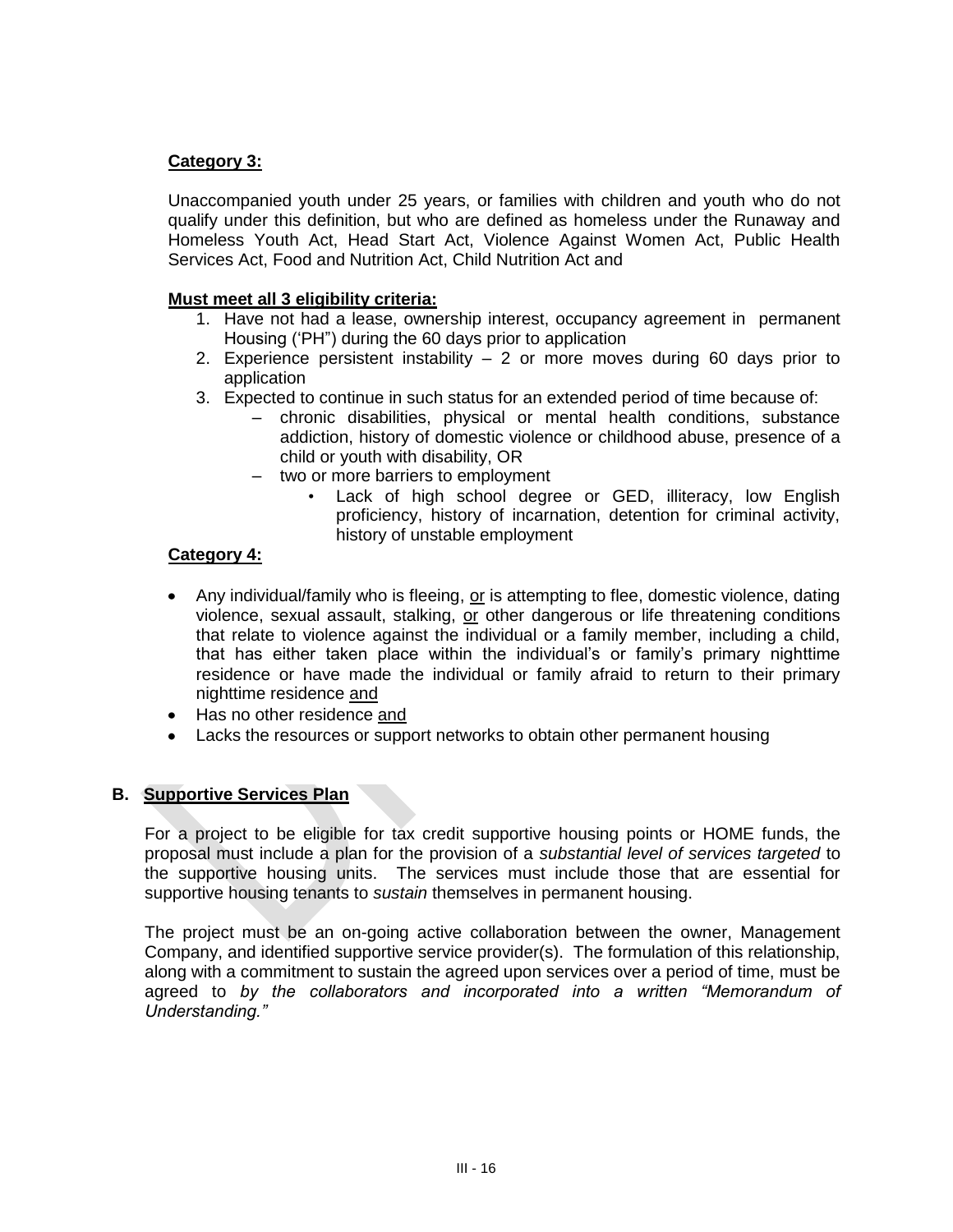The supportive services plan should outline and specify the following:

- Conditions which would qualify the proposed tenant(s) for the supportive housing units;
- Expected life-skills areas for which supportive services are likely to be required;
- The supportive services to be provided. **Participation in supportive services must be voluntary unless required by a Federal rental subsidy.**
- How service coordination will be provided.

Tenants' must have the option to receive service coordination on-site. For the purpose of meeting this requirement, *service coordination* shall be available in a form that contains the following elements:

- a. An individual assessment of service needs and life goals will be completed with the full participation of each tenant and others of their choosing.
- b. A plan will be developed in response to each tenant's assessment, which will include long and short-range goals, with specific steps to achieve them. Principles of person centered planning and self-determination will be incorporated into the planning process.
- c. Service coordination will include advocacy, brokering, linking and monitoring of support services detailed in each tenant's plan.
- d. Service coordinators will help tenants gain access to entitlements, financial assistance programs, and legal representation, in accordance with the tenant's plan.
- e. A re-assessment, and revision of each tenant's plan, will be completed on at least an annual basis. Copies of that plan and annual update will be placed in each tenant's file.
- f. Tenants shall have a designated individual or team responsible for the coordination of services.
- g. Emphasis shall be placed on tenant empowerment and the development of natural/community supports.

## **C. Single Room Occupancy (SRO)**

An SRO is defined as a residential property that includes multiple efficiency dwelling units. Each unit is for occupancy by a single eligible individual. The dwelling unit must contain private sanitary facilities and an appropriate food preparation area which includes sink, microwave, refrigerator, and counter for food preparation.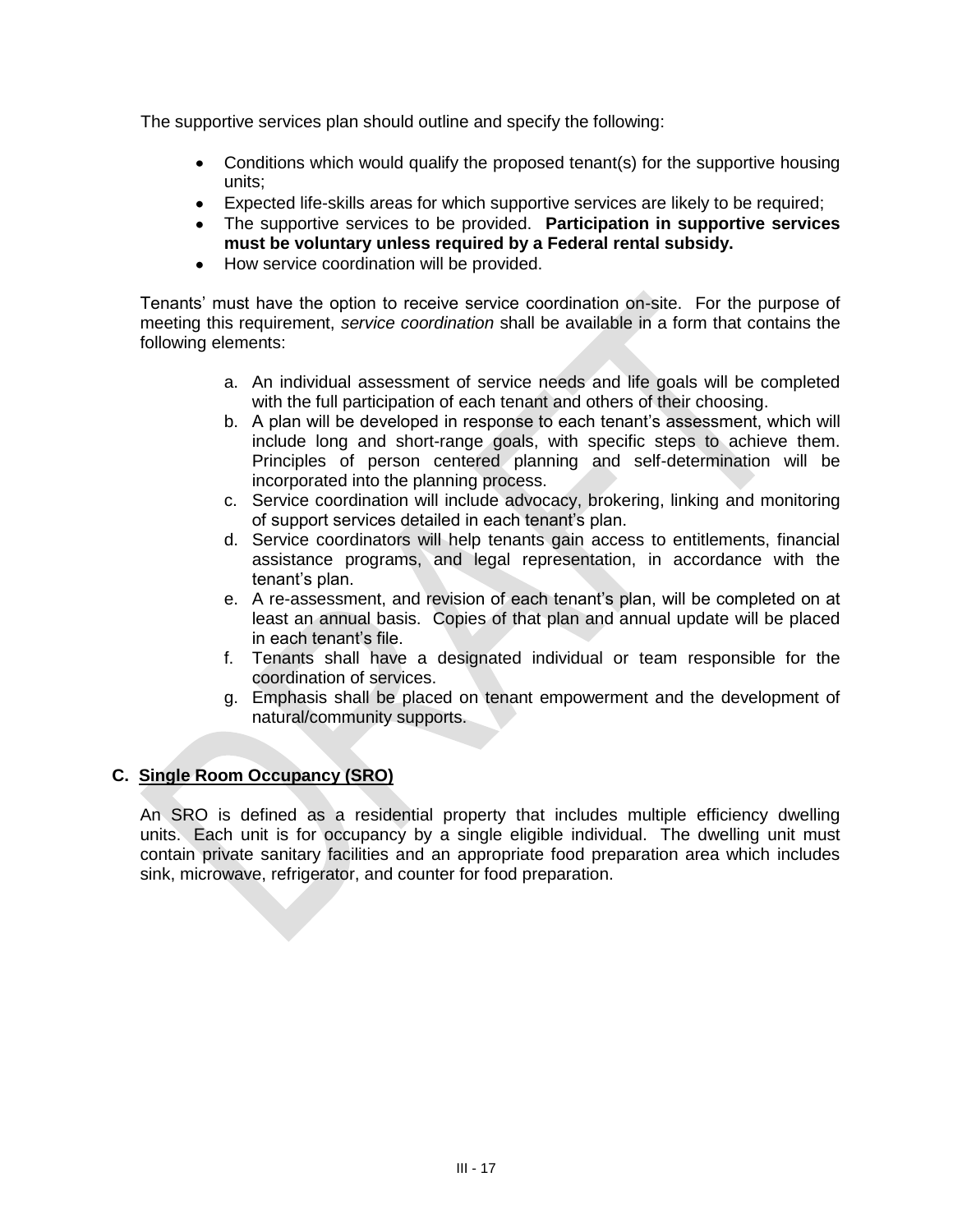## **ATTACHMENT B**

#### **MSHDA SUPPORTIVE HOUSING SITE SELECTION GUIDELINES**

The following is provided as guidance in site selection for supportive housing projects.

The application must include:

**Residential Character:** Sites must be appropriate for residential use. Surrounding residential property values should be stable or increasing, unless the site is part of a local community effort for improvement or rehabilitation. Areas impacted by high concentrations of very low-income housing that is deteriorating or in jeopardy of deterioration should be avoided. Areas already impacted by high concentrations of housing for people with special needs should also be avoided.

The site must offer a wide variety of social, commercial and health facilities that are similar to those found in a neighborhood of primarily unassisted housing of a similar nature. Sites should allow for a visually proud orientation of the housing to the street and neighborhood. Easy and safe ingress and egress should be available by vehicle and by foot or wheelchair. Good signage, lighting and landscaping features should be incorporated to establish a pleasing and noticeable residential presence. Surrounding uses when viewed from the site itself should be well maintained and aesthetically pleasing.

**Site Utilities:** Site utilities, adequate water, sewer, storm drainage, electricity, telephone, and natural gas service, should be available. Underground utility service is preferable. Parcels requiring extension of off-site utility lines may be considered.

**Frontage:** Sites should have frontage on a paved public street and provide good accessibility. Public improvements should be available including paved roads, sidewalks, curbs and gutters, street lighting, storm drains and fire hydrants. In situations involving private drives, shared roads, grounds or utility access, maintenance agreements must be in place for equitable sharing of the cost of mowing, plowing, maintaining and replacing shared facilities. Sites should have easy and safe ingress and egress.

**Public Transportation and Community Resources:** Good access should be available to public transportation and community resources such as grocery shopping, pharmacy, bank, employment, religious and education institutions as well as medical and social services and community parks or recreational activities the proposed occupants will be most likely to use. Access routes by foot, bicycle or wheelchair should be available or developed wherever possible. Where public transportation or accessible routes are not available, the proposal should include site based transportation services.

**Reasonable Size and Configuration:** Shape, size, soil conditions and contours of the site should allow for flexibility in building location and orientation and permit professional site planning, circulation, parking, and open space. Sites should neither be too small nor include excessive acreage. Property should generally be between .25 and 3 acres in size depending on the number of units proposed. Existing ground contours should not require excessive grade or fill to accommodate ramping (preferably without the need for handrails) and the use of wheelchairs. Space must be available for fire safety equipment, waste removal and bus or van access where applicable. The proposed development should be proportionate to current and